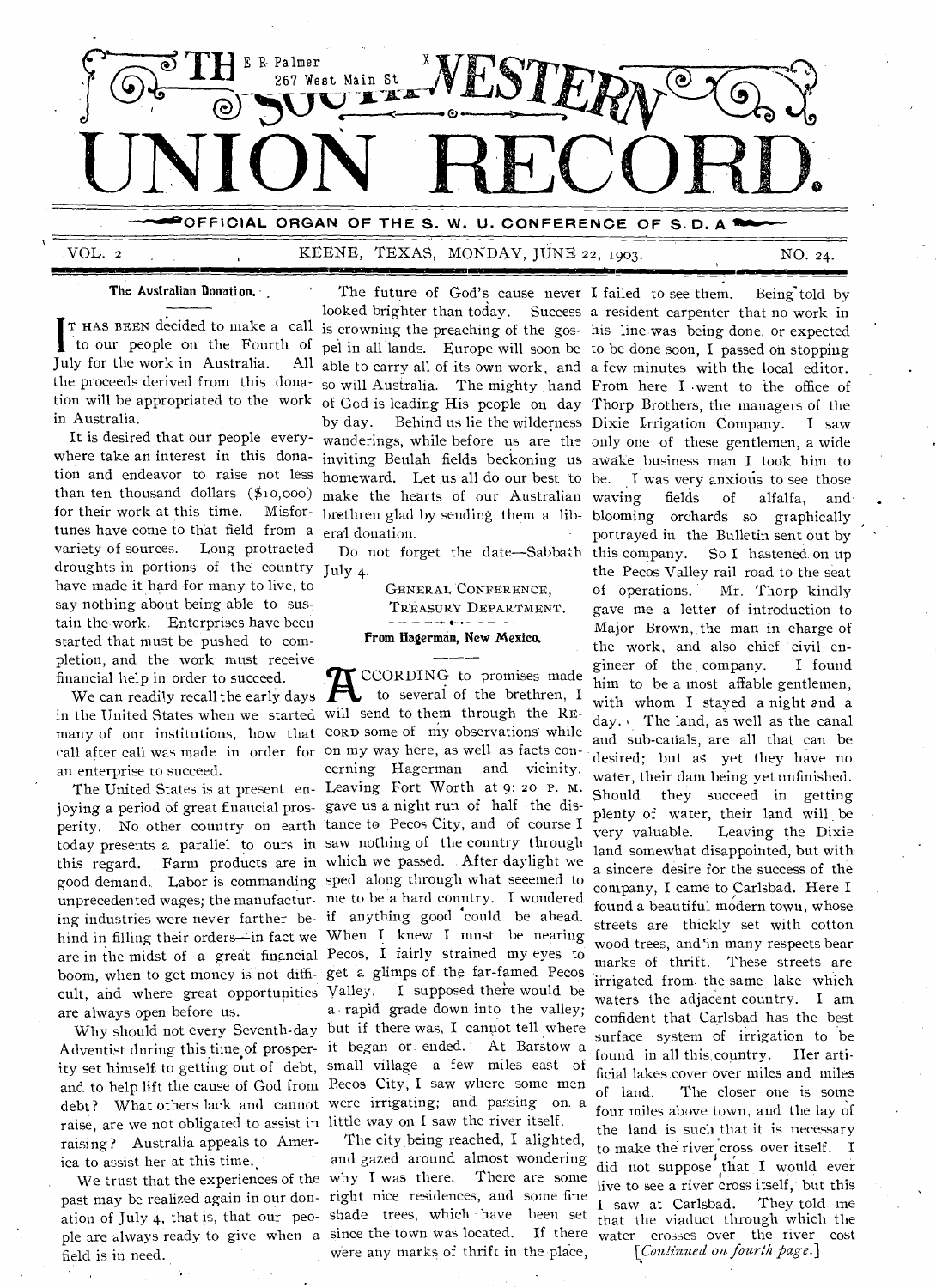#### **A Call for Help.**

THE Seventh-day Adventist church<br>
at Fayetteville is very much in at Fayetteville is very much in need of a church building to worship in, that the truth of God may be rightly represented in this place. After much prayerful thought together with a study of the testimonies on this subject, we have decided to make an effort in this direction, knowing that "the earth is the Lord's and the fulness thereof." We read in Testimonies volume 7, page 101, in speaking of building churches, "There are Bender are holding tent meetings in some cases, however, in which a young church may not be able at once to bear the whole burden of erecting a house for worship, and in these cases let the brethren in other churches help them." Now, as all our brethlet the brethren in other churches  $\bigoplus_{\text{tr}}$  we tent has been ordered help them.'' Now, as all our breth-  $\bigoplus_{\text{tr}}$  for the camp meeting, and will ren are poor in this world's goods yet be completed by July 1. It wi all are willing to do their best in this in the vicinity of \$185.00, including matter, we have decided to ask those transportation. Now we lack about of our brethren who read these lines forty dollars of the required amount, and have a desire to help us, and lend and it is quite essential that we raise a helping hand in this greatly needed this sum between now and the first of effort to send all donations to Mrs. G. E. Norwood, Fayetteville, Arkansas, meeting last season will certainly rewhere it will be gratefully received member the dire need of a new audieven though small.

G. E. NORWOOD, J. M. KINZER, j. H. SMITH. *Building Committee.*  MRS. G. E. NoRwooD,

Sec. & Treas. of Building Com.

Fayetteville, Arkansas, the place from whence the above call comes, is a live, growing town. We have a small company of Sabbath-keepers there who are striving to hold up. the banner of truth. They do a great deal of missionary work in the way of scattering tracts, etc. They have nearly disposed of their full quota of "Object Lessons" some time ago, and according to the size of the church, stand first in tithe in this state, and any help that can be given them will be used for the purpose sent, and will be greatly appreciated. For in a place the size of Fayetteville we should certainly have a church house to hold worship in, a place to rightly represent the cause and to'give prestage to the work. F. E. H. State Sec.

#### ITEMS OF INTEREST.

BROTHER D. Kaiser, of Afton, I. T., when we believed." Rom. 13 : II.

**Arkansas**  $\oint$  **Department.** sends in his report and writes that he ple.

> services are very well attended and that the interest is good. of good courage in the Lord.

BRETHREN 'V. B. Watts and U. Texarkana, Ark.

#### **The New Tcnt.**

UR new tent has been ordered for the camp meeting, and will All who attended the camp ence tent, and all who are anticipating attending this sea son will surely appreciate one; especially if they have a part in contributing toward it. If each one will send in a little the whole amount will soon be raised. Please send all donations for the tent fund to the state secretary, or to the Arkansas Tract Society, Springdale, Arkansas, where they will be gratefully received and duly acknowledged..

#### **The Camp Meeting.**

 $S_{\scriptscriptstyle \rm inst}$ uREEv too much cannot be said about this important gathering just before us. It is hardly possible for us to estimate the importance of portunities if availed of, lost ones if neglected. God has blessed us the past year, and spared our lives to the time of our annual gathering, and it seems to me that much will be missed by those who stay from this meeting. We realize from the signs' all about us that we are living in the last days. "And knowing the time, that now it is high time to awake out of sleep: for now is our salvation nearer than

is a new canvasser in the field, and abroad will be present, and everything while his report is not a large one, he will be done to make the meeting inis not at all discouraged. He is farm-structive and profitable. But we ing, and is going to canvass every day must remember that there is a burden that he can, and when his crop is resting upon each one of us, or we gathered he will put in full time. We would say burdens. First, the imhope that many will follow his exam-portance and duty resting upon us to ELDERS J. A. Sommerville and H. all our plans to that end; secondly, Clay Griffin, who are holding meet-the object of our going, not solely to ings in Sallisaw, I. T., report that the gain a blessing, but to give one by Some of our leading ministers from be present, thus compelling us to lay our presence, our work, our prayers, They are and our testimonies. The Saviour says: "It is more blessed to give than to receive." I quote from page 38 of Testimonies volume 6 the following: "Some will say 'it is expensive to travel, and it would be much better for us to save the money, and give it for the advancement of the work, where it is so much needed.' Do not reason in this way; God calls upon you to take your place among the rank and file of His people. Strengthen the meeting all you can by being present with your families. Put forth extra exertions to astead the gathering of God's people. Brethren and sisters, it would be far better for you to let your business suffer than to neglect the opportunity of hearing the message God has for you. Make no excuse that will keep you from gaining every spiritual advantage possible. You need every ray of light; you cannot afford to lose one such privilege."

> What is applicable to the camp meeting applies also to the canvassers' institute; they are both preparations for more aggressive work and cannot<br>be separated. The Institute com-The Institute commences July', ro, and continues through the camp meeting, July 17-27, at Van Buren, Arkansas; accessible by two lines of railroad, the Frisco and the Iron Mountain. Full particulars as to location of grounds, etc. will be given in the next issue.

these yearly gatherings. Golden op-\_years is 16.49 per thousand. This is Sweden's death rate for the'last ro the lowest death rate of any cililzed nation.

> Bruised cabbage leaves applied to the head of a fevered patient have been known to lower the temperature from 105 to normal in 16 hours.

> In 1894 Congress made an experimental appropriation of only \$10.000 for rural delivery. There are now I 1 ,65o routes in active operation.

THE RECORD only *5o* cents a year.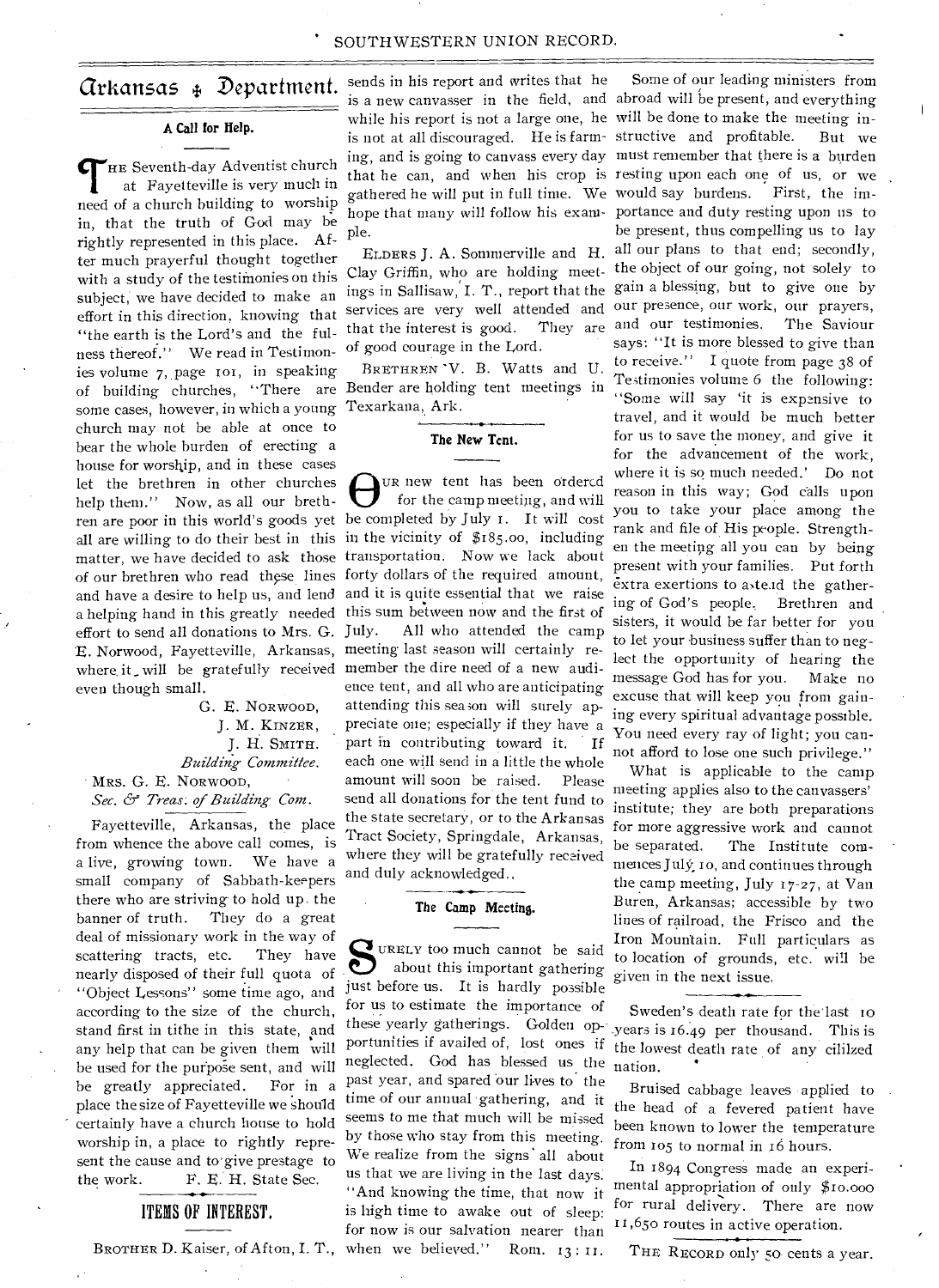#### SOUTHWESTERN UNION RECORD.

### $\leftarrow$  Texas Department. $\leftarrow$

#### Collection for July 4.

ABBATH July 4 has been appointed by the General Conpointed by the General Conference as a day for taking up a collection for the work in Australia. This is a country where the'work has struggled under great difficulties of droughts and other disasters of different kinds the past few years, affecting the financial situation; while at the same time enterprises of great importance to the work had been begun, which could not be abandoned in justice to the cause. These conditions have made quite a deficit of funds, and an urgent neccessity of help being rendered this needy field. While in Texas we have been made to feel quite seriously the effects of • crop shortages, yet we are not quite as bad off as Australia; and as it is always "more blessed to give than to receive," let us do our part in this collection, to be taken July 4. I hope there will be a liberal response to this important call for means for Australia. w. A. M.

#### Cuarterly Meetings.

THE TIME of our quarterly meetings is at hand. We have provided help for all our churches HE TIME of our quarterly meetings is at hand. We have we could for this occasion; that is, for the most needy churches, and those that could not get ,along without help. We hope those churches not provided with ministerial help will not feel that we are unmindful of their interests. . The ministers are now in the field holding meetings, and we felt it would not be right to call them from this to attend to the churches, and we feel assured that all will agree with this. And now brethren and sisters, I hope all will tent and commenced meetings Thurshave a due sense of the importance of day night, May 21, with a very fair this time of heart-searching, and attendance. My congregations grew enter into the' work of this occasion larger for four or five nights. Elder with real purpose of heart—a purpose McCutchen was with me Sabbath and to rid ourselves of everything con-Sunday. The Baptists had a meeting trary to God's will, and to draw near at the beginning of our meeting, beto God and to one another. all will be faithful also in' rendering that time there was a falling off in the have held out so well all this year question, of course, in their own fa-

notwithstanding we have a larger vor, and since then baptists have.been on the part of all as heretofore.

W. A. M.

#### THE FIELD.

good work is onward in Cherokee mon and heard nothing but truth. county. While I have much to contend with, yet the Lord is giving us souls. Four families have accepted the message since I reported last, and others are interested. We are holding an arbor meeting. Next week I will begin a series of meetings five miles.below here. Will be there till about the roth of July.

In spite of all Satan can do there will be quite a number of commandment-keepers in east Texas. . What we need is more workers. What a vast territory, and so many people in this part. We have a nice Sabbath school and will organize another soon, and a church. 'I am-of good ,courage in the Lord, and am trusting in Him day by day. I long to see every Seventh-day Adventist who loves God engage in this dosing work in some way. Then the Blessed Master will soon come for His people. We will lay our burdens down and enter into the hav-, operating near Washington, D.C. It en of eternal bliss. for your weak brother, and'the work in east Texas.

J. N. SOMMERVILLE. *Alto, Texas.* 

to the Lord His own in tithes and congregation at the tent. So the next offerings, and that we shall have a Sunday, or Friday night before, they goodly sum come in from this quar-began meetings again, and for two ter's tithes. We have had occasion days discussed the doctrines we'preach to feel truly thankful that the funds and appointed judge's, and settled each HUGHES SPRINGS.—I pitched my I hope ing their regular appointment. From

STILL AMONG THE STICKS.—The told them they had heard every serforce of workers than at any time scarce around the tent, and we have since my return to the State, but now had a hard pull of it ever since; but the treasury is getting low, and the in spite of all the opposition we believe summer campaign and camp meeting some seed has been sown that will on hand, and we will need all that bring forth fruit. We closed our comes in. We have tried to use the meetings yesterday, (Sunday June 14) funds to the best advantage we could, with seven additions to the church; a full report of which will be given four of them weie baptized near town at camp meeting, and we hope for in a large tank, which belongs to the the same hearty response to this duty railroad conpany. Most of the people of the town were present. The other three will be baptized soon. • While our adversaries have been crying "false prophets," and "false doctrines," we have had friends that have.

Pray for the work in east Texas.

E. B. HOPKINS.

#### OBITUARY.

DIED of Tuberculosis of the bowels, at her home near Will's Point, Texas, Mrs. I. N. Auten, aged 45 years, 4 months, and 19 days.

At the age of 16 years she joined the Methodist church, and lived a consistent member of the same until 1894 when she united with the Seventh-day Adventist church at Cedar Grove, Texas, and ever lived a faithful and worthy member until her death, which occurred June 11, 1903. Sister Auten leaves a husband and three children to mourn her loss. Funeral services were conducted by Rev. H. P. Davis. J. H. KING.

A new process cereal company is now Brethren, pray employs what is known as the "steel cut" method. Instead of grain being crushed and mashed as in all other processes of grinding, the berries or kernels are flaked or cut off with steel knives. This, it is claimed, gives the product a great advange over other processes. For instance, by the ordinary method of grinding corn, much of the meal is in the form of dust, which packs in between the larger partidies and soon causes the meal to heat and spoil. For this reason corn is always kiln-dried, and this destroys much of its sweetness and lightness. The cornmeal made by the steel cut process is something on the order of a very fine granulated sugar; there is no powder or dust in it, and it aerates itself and therefore needs no kiln-dry.

Are you going to camp meeting?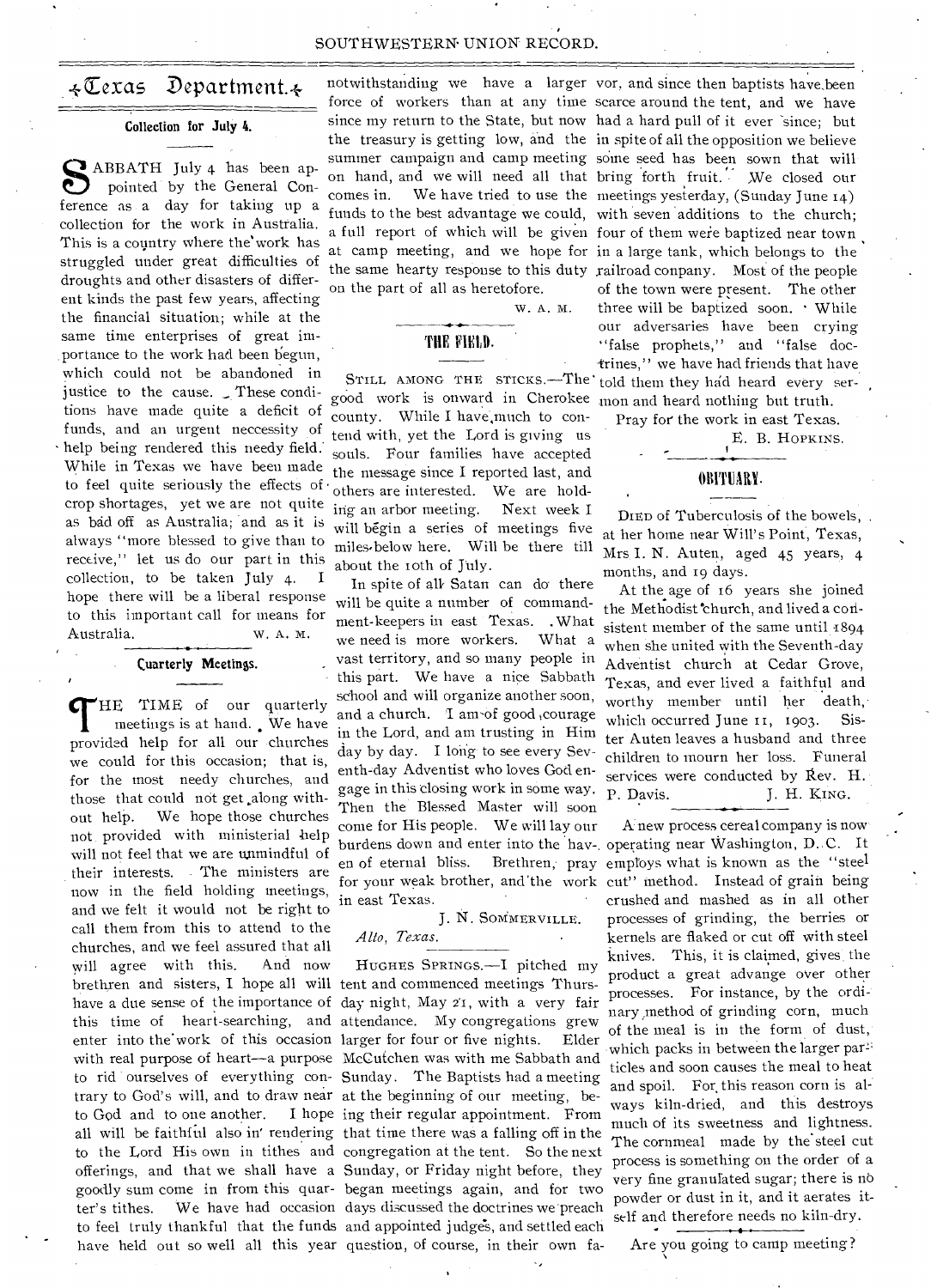#### SOUTHWESTERN UNION RECORD.

### $\texttt{\{The}\texttt{+} \texttt{Union} \texttt{+} \texttt{Recor} \texttt{0} \texttt{+}$

| A WEEKLY JOURNAL<br>Published by the Southwestern Union Con-<br>ference of the Seventh-day Adventists. |
|--------------------------------------------------------------------------------------------------------|
| - - - - - Editor<br>C. N. WOODWARD. -<br>and Business Manager.                                         |
| N. P. NELSON, - - - - Associate Editor.                                                                |
| Subscription Price, per year, $\cdot \cdot \cdot$ \$ .50<br>Clubs of Ten, one year, $- - - - - 45$     |
| <b>AGENTS:</b><br>Oklahoma Tract Society, Oklahoma City,<br>Oklahoma.<br>.                             |

Arkansas Tract Society, Springdale, Arkansas Texas Tract Society, Keene, Texas.

All papers will be digcontinued when the time expires,. unless promptly renewed.

Subscribers who do not receive their paper regularly should notify the office of publication and not the Tract Society, as the latter are not responsible for the mailing of the papers.

Money, or letters, should not be sent to individuals. All business communications should be addressed, and all remittances and money orders made payable to the. S. W. U. RECORD, Keene, Johnson County, Texas.

as second-class matter, under,Act of Congress of March 3, 1879.

**A Splendid Company of Canvassers.** 

Butka made us a visit. company of canvassers canvassing **number,** with Brother Butka spent the last three years, enormous proporcan do. We were very glad to have the operation of extensive and improvthem with us. They are receiving ed irrigation plants. an experience that will do them good all through life, to say nothing of the good they will do their fellow men. The hearty amens while they were with us cheered us as we were in<sub>a</sub> new field. He has a the farm."

more selling the books containing-the get the RECORD and the best semithat so,many are in the work.

G. G. RuPERT.

#### **A Worker Fallen.**

laboring for about fifteen years in the liberal offer?

Chinese Empire. The greater part of this time he was the only representative of the third angel's message in that vast field. He was laid to rest in the Protestant Cemetery in Hong Kong.

Although eighty years of age, he was active in the work up until a few days before his death, selling since the first of January eighteen of our bound books, besides distributing tracts and papers.

We are glad that a few workers had joined Brother La Rue, so that these are in the field to take up the work that has fallen from his hands. But this vast empire, with its  $426$ ,-000,00o of people, sends a mute appeal to us for more help. We can not be free until we have responded with a large force of laborers who will quickly give the light to its darkened millions,

Entered October 24, 1902 at Keene, Texas, for diversified farming as the southern gated at present. But this is per-WE HAVE been holding meet- crops, the doing away with the single<br>ings at Mangum, and Brother farm crop, and the feeding of crops of<br>Putka made us a visit. He has a the farm." "There is no section of the world," said Secretary Wilson of Agriculture, in speaking of his last tour of  $\cdot$  the South, "which offers such inducements section of the United States. I believe that the next few years will see a development greater than has ever taken place in any section of our country,and the key note of this will be diversified E HAVE been holding meet- crops, the doing away with the single

Greer county; and they, seven in isiana and Texas has reached, during Sabbath and Sunday here in Man- tions, due largely to the introduction gum: These are all young men, and by the Department of Agriculture of they are working for the good they a new Japanese variety of rice and to desert, I suppose it would require The rice growing industry of Lou-

#### **Our Club Offer.**

•

Now where we have some forty in subscriptions have already or are about Oklahoma, there should be many to expire this will be a rare chance to truth: However, we feel thankful weekly paper in the southwest at a LL will receive with sadness the doings of the world. May we not • the news of the death of our look for,a large number of renewals HE attention of our readers is called to our club offer found on the last page. As quite a number of reduction. The RECORD will endeavor to keep you informed: of the progress of our denominational work, and through the *Semi-weekly News* you will be able to keep fully informed of

#### *[Continued from first page.]*

\$50,000. The entire plant cost three million dollars. As well as I remember, they claim to have about ten thousand acres of land with guaranteed water right; much of it yet for sale at prices ranging from twentyfive dollars an acre, up, according to the improvements, locality, etc.

On my way from Carlsbad to Hagerman, I rode in the same car with the widely known John B. Gordon of Georgia. It had been arranged at a station on the way for him to deliver a speech, and standing on the rear platform he rolled out some of his eloquence until the train left the station.

Well I am at Hagerman; and while the town does not compare favorably with Carlsbad, the country far surpassses the country about that place. The surface supply here is not so great as at Carlsbad. The Hagerman plant being able, as **I.** am told, to water about seven thousand acres; and there are about 5,000 being irrihaps the best artesian locality in the Pecos Valley. Surface water out beyond the canal that is in the district can be found at the depth of thirty to fifty feet in such abundance that no wind-mill pump can exhaust it.

I cannot at present give the number of acres in orchard now bearing, but am told that 300 acres have been set to fruit this spring. The alfalfa fields are very beautiful, and the fruit trees are the embodiment of health and beauty. As to the grass on the about ten acres to support one cow the year around. I would judge from what. I have heard and seen that the sand storms are little if any worse than in Keene.

Usually the rainy season sets in about the first of June. It has beenvery dry the past spring consequently the range ,is poor, and loss of cattle to the stock men has been great. As the unwelcomed "nesters" are taking up these lands, the cow man is pulling out for Canada.

dear Brother La Rue, who has been and new subscriptions through this thinks secured an eighty acre tract Not much work is going on except what the farmers do in their own crops. Brother Gre-r is getting along nicely with both his house and crop. Joe. Vanorman is at present a citizen of these parts, having as he under the ditch. FRANK GREEN.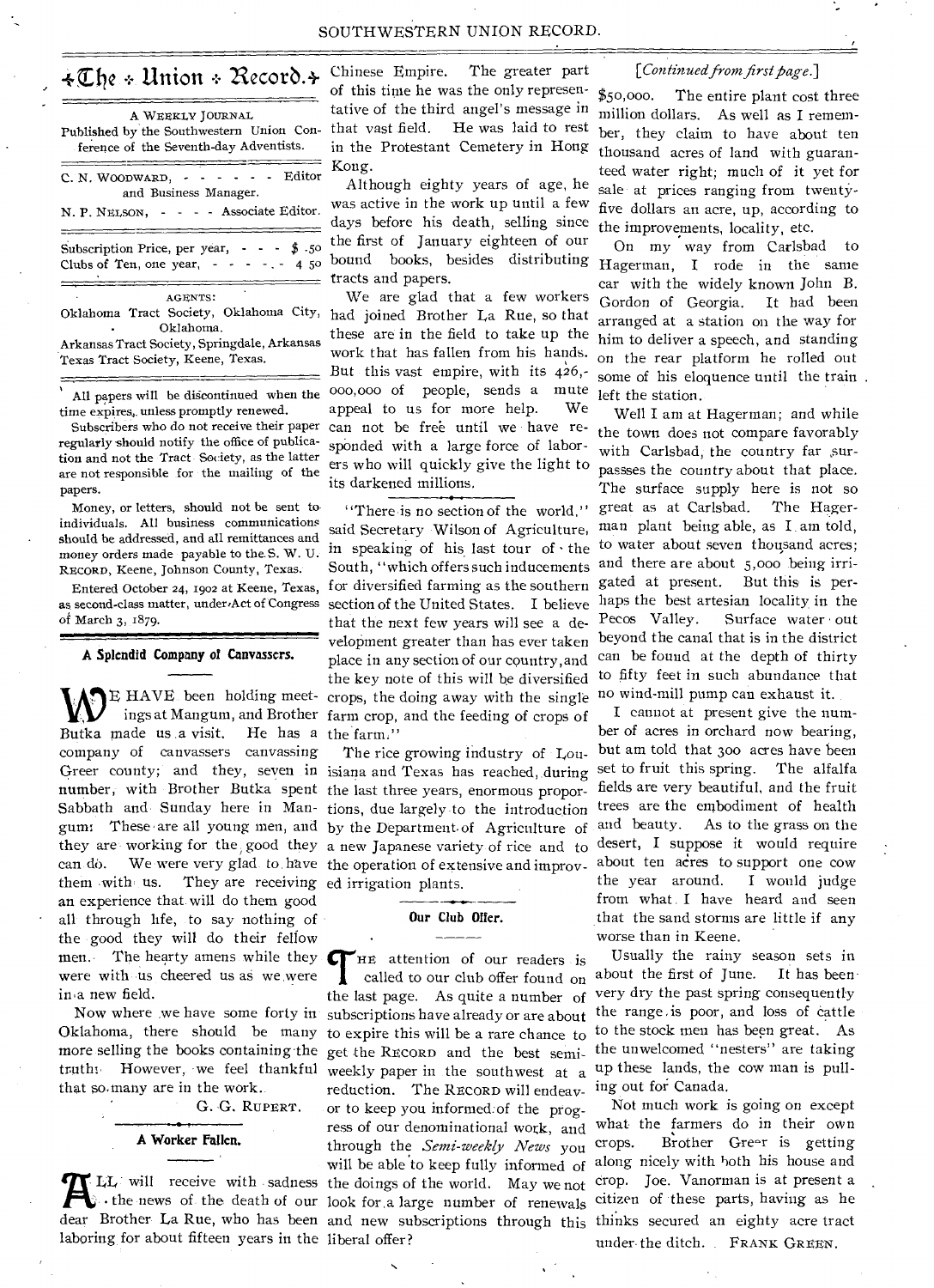### Oklahoma + Department. of whom some are very hopeful.

#### **The Tent Company in Cashion.**

**E** AST Thursday I visited the tent company in Cashion. I intended to stay only one day;' but they insisted on me remaining over Sabbath and Sunday, and holding some German meetings with the German people, which I did. I found a good interest, manifested to hear the truth. From two to three hundred are in attendance every night, and the people are paying close attention. The prospect for an excellent company to be raised up here is good. The brethren Sorenson and Conway, who are conducting the meeting, are of good courage; and say that they have been at no place where the prospects were better. The German brethren are providing for their wants pretty well. Everything works well. Brethren pray for our tent companies.

G. F. H.

#### FIELD REPORTS.

FAYIL, INDIAN TERRITORY.—At present I am at this place preaching to begun to keep the Sabbath, and we a congregation that seems very much found a warm welcome.' When we interested. But harvest time is com-touched health reform, clouds seemed ing on now, and the people are very to gather; and we labored hard until busy so will discontinue.the meetings the night after the Sabbath when the until it is, over. Two more were clouds rolled back, and the Lord baptized at Claremore. here in the Cherokee nation. There desired baptism.' is plenty of room and abundant opbe at Oklahoma City this week.

#### M. H. GREGORY.

#### *June 1903.*

Also, at the same time, revival meet- returned to Harper to hold some over it, several of which were vacent. for our meetings; but this was reconcompelled to go into the school house: and . Christian churches hence our Lord is good. attendance was very small, never having exceeded thirty. The average was about twelve or fifteen.

bath. The remaining part of our  $\int$  say that the canvassing work in What are you doing for the RECORD? congregation were well interested, Oklahoma is onward. The reports Are you helping to sustain it? We leave two men, heads of families, well established in the Sab-

and keeping the Sabbath when we ber the canvassers in your prayers. came, was baptized. This is an entirely new field. None of those who attended the meetings had ever heard the truth before. G. G. RUPERT.

and found a Morman minister, who cents, and the board at 40 cents each. months ago, there preaching against which have had such a wide circulaus. We held our Sabbath School tion are ready for printing in the after which Brother Mays preached German language. In order to sell had challenged us for a debate some with good effect. of debate with good results.

house, where Brother Mays had been and others that want Sabbath School laboring for about four weeks; and quarterlies will send their orders to commenced a meeting June 2. There the Oklahoma Tract Society in plenty There are came very near, and gave victory. J. S. HINDBOUGH.-"I am having many openings for good meetings Ten precious souls came forward and better success than I had a few weeks together we decided to take them in, in which to work., It has been quite portunity for all to do something in  $\frac{1}{\ln \alpha}$  care of the Harper church until dry, and the people have been badly the vineyard of the Lord. "He gave they could be organized there. On discouraged, but we had a little rain to every man his work." I expect to Sunday morning one more come out. this morning so I think they will feel We went to the river, and at four better. Nearly all the farmers had to o'clock eleven persons were buried plant their cotton over twice, and with their Saviour in baptism, and some three times. We have about MANGUM, OKLAHOMA. - We have arose to walk in newness of life. four weeks work in Greer county just closed a three weeks' meeting at We then went to the school house, yet." this place. When we came, we had and after preaching we had a social  $\,$  J. B. HAMPTON.—"I had a pretty the promise of the Baptist church meeting, and the Lord was there to liard time last week. I had a large sidered, and refused us; and we were also taken their stand for the truth. long to canvass. There were about a We then went to Centralia school had been much prejudice against the truth at this place, but several had

#### **Encouraging.**

HAVE just gotten home, and can

received from the workers last week Circumstances were such that we amounted to \$600. Brother Etchison deemed it best to close the meetings took one hundred dollars' worth of for the present with a view of return- orders in forty hours. If we take ing to the town later when a more the large books, and go by faith, I favorable place for meetings can be know that God will be with us; and secured. One, who was living here, success will surely follow. Remem-

JAMES BUTKA.

### NOTICES•

"CHRIST in Song," flexible bind-HARPER, OKLAHOMA. - After our ing cannot be procured now. The trip west we returned home May  $27$ , cloth binding can be bought for  $50$ 

THREE of those special tracts The Morman them for the same price as the Engclaimed the evening after the Sabbath. lish, large orders must be sent in. On Sunday by the earnest request of We hope our German churches will friends we met him in three sessions at once talk up the matter, and plan to send in their orders soon.

> WE hope all our Sabbath Schools of time, and not \_wait till a day or two before they need them, and then expect them on time. If you wait, do not be surprised or disappointed if you do not get them at once.

#### FROM THE CANVASSERS.

After cousneling ago. I now have a better territory

Two more young ladies have pasture three miles wide and six miles We have closed the meeting. and dozen houses scattered here and there ings were started by the Methodist meetings here. Our courage in the When I got out of the pasture, I found T. J. HICKMAN. that the crops had not had any rain *June 9, 1903.* **for about two months so I**, could accomplish but little; but the Lord gave me a few orders for which I praise Him."